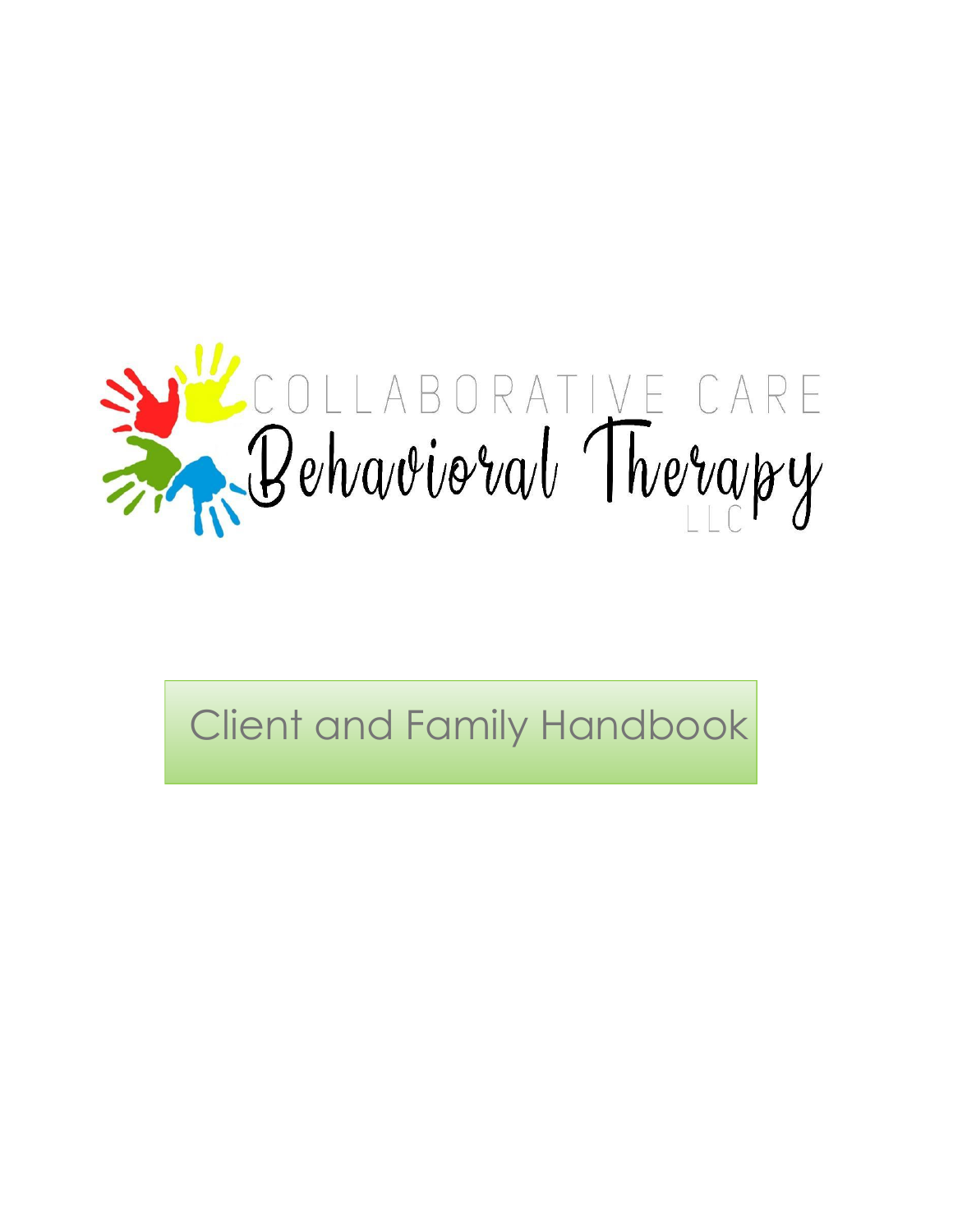| <b>WELCOME!</b>                                                | $\mathbf{3}$ |
|----------------------------------------------------------------|--------------|
| <b>ALL ABOUT ABA</b>                                           | 4            |
| <b>ABA Therapy Explained</b>                                   | 4            |
| Evidence Supporting ABA                                        | 4            |
| What to Expect with ABA                                        | 6            |
| Clinicians                                                     | 7            |
| <b>THE PROCESS</b>                                             | 8            |
| Step 1: Referral                                               | 9            |
| Step 2: Intake                                                 | 9            |
| Step 3: Initial Assessment                                     | 10           |
| Step 4: Program and Treatment Planning                         | 10           |
| Step 5: Therapy Sessions Begin                                 | 10           |
| <b>IN-HOME ABA POLICIES</b>                                    | 11           |
| Safety and Health Precautions                                  | 11           |
| Comprehensive Disaster and Continuation of Services Plan       | 13           |
| <b>Toilet-Training Program</b>                                 | 13           |
| Parent/Guardian Presence and Participation                     | 14           |
| Information and Documentation that Must Be Disclosed to CCBT   | 15           |
| Materials for Therapy                                          | 15           |
| Cancellation                                                   | 15           |
| Handling Concerns, Ethical Violations, and Conflict Resolution | 16           |
| Kindness                                                       | 16           |
| Medication                                                     | 17           |
| <b>Dual Relationships</b>                                      | 17           |
| Use of Photos and Videos                                       | 17           |
| Non-Discrimination                                             | 18           |
| Discontinuation of Services                                    | 18           |
| <b>CONCLUSION</b>                                              | 18           |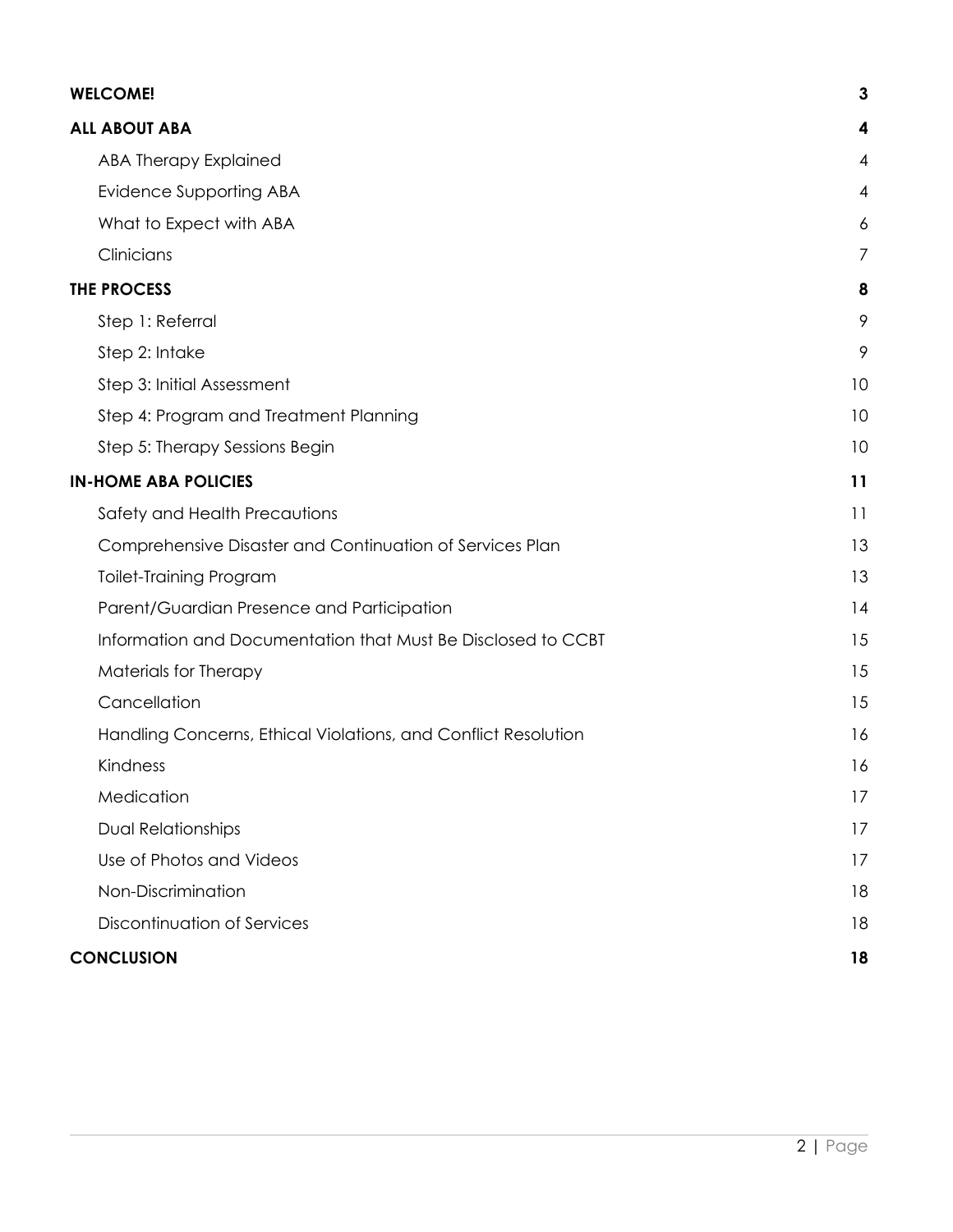# WELCOME!

<span id="page-2-0"></span>Dear Clients and Families,

I am so excited that you have chosen Collaborative Care Behavioral Therapy (CCBT) to assist you on this journey. I know that every family has come to us in different circumstances, sometimes painful ones. These circumstances speak to the heart of why I started CCBT. I desired to create a resource in our area that would help lighten the load for families facing circumstances just like yours.

In 2013, I graduated from The Ohio State University with a bachelor's degree in Psychology. After graduation, I found myself accepting a job as a behavior technician. I had never experienced the practices and procedures of applied behavioral analysis (ABA), but I quickly fell in love with the field. Watching these evidence-based practices work was such a driving force for me. Even on the hard days, seeing a client excel or reach a goal was such an invigorating experience that I couldn't dream of doing anything else.

I decided to dig deeper into the ABA field so that I could be an even better clinician and advocate for my clients. In 2018 I graduated from Ball State University with a master's degree in Applied Behavioral Analysis with a specialization in autism spectrum disorders. Since that time, I have continued to work with clients from all walks of life, watching them grow and achieve using the tools I was able to provide from all my years of schooling.

During all this time, I realized the shortcomings of our local area when it came to providing compassionate services for clients with autism spectrum disorders and other developmental disabilities. Due to the strikingly limited availability of resources in our rural area, I decided to pursue my goal of starting my own business that could provide the services in our area that we had previously only dreamed of.

Our mission at CCBT is to give our clients the tools and encouragement they need to put their most aspired and desired goals in their grasp using evidence-based practices. When this business was just a thought in my head and an idea in my heart, I knew that one of the best ways to achieve this was to collaborate with the clients, their families, and other professionals to come together as a team for the greatest benefit to the client. That is why I chose the name Collaborative Care Behavioral Therapy – we collaborate for the care of the client.

If at any time you have questions, concerns, or suggestions, I hope you will collaborate with me! Please feel free to contact me anytime. I am here to collaborate with you!

Sincerely,

Brittany McDanald, BCBA

Brittany McDonald, BCBA

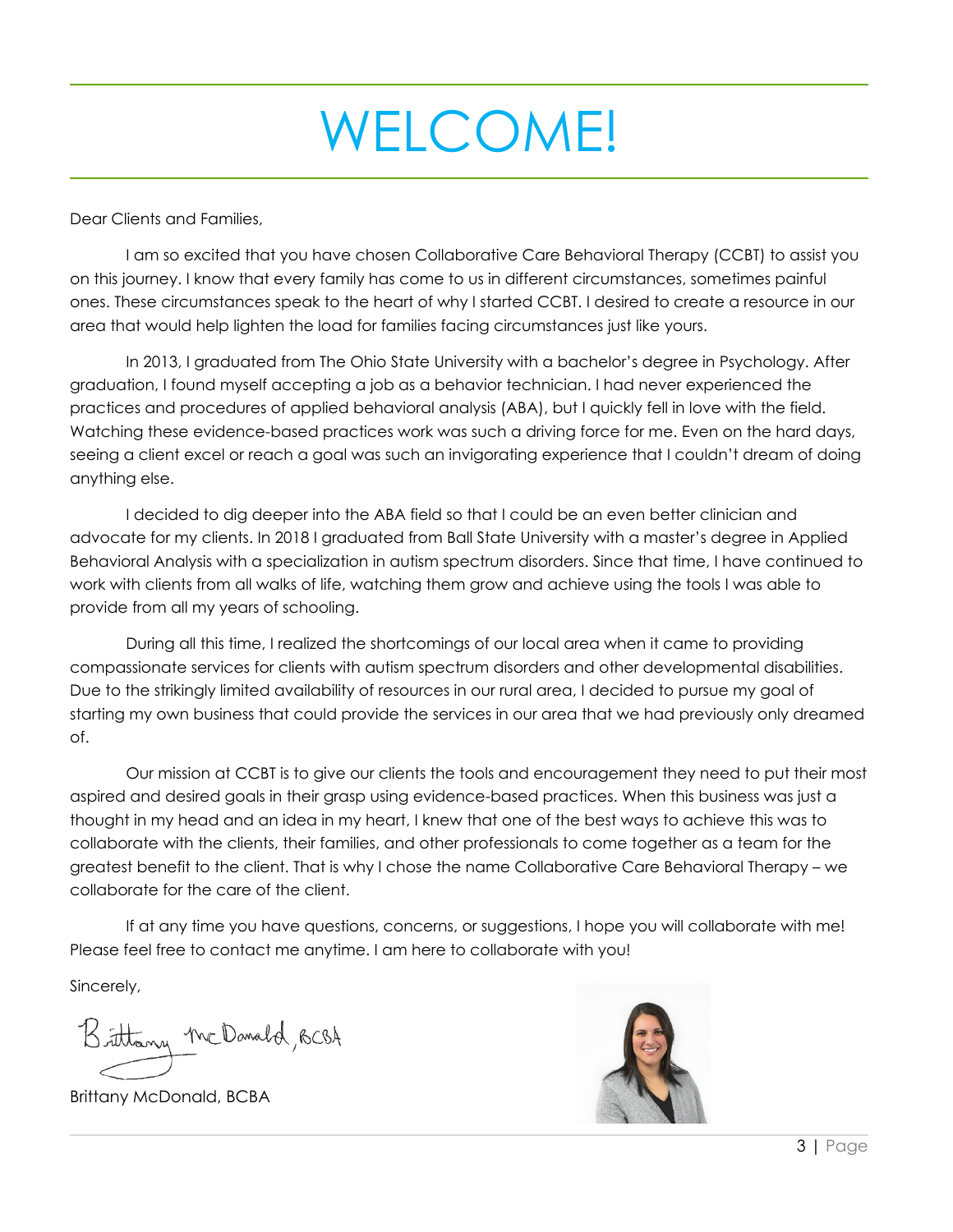# ALL ABOUT ABA

# <span id="page-3-1"></span><span id="page-3-0"></span>*ABA Therapy Explained*

ABA stands for Applied Behavioral Analysis. ABA therapy is based on the science of learning and behavior. Children with autism spectrum disorder and other developmental disabilities learn and process information differently than their neurotypical peers. Clinicians who practice ABA therapy make observations and record data about each client to understand how their behavior works, how their behavior is affected by the environment, and how learning takes place for that specific client. A major benefit to ABA therapy is that it applies our understanding of how behavior works to real life situations. It can be used to help individuals with developmental disabilities, such as autism spectrum disorder.

The overall goals of this therapy are to decrease behaviors that are harmful to the client, increase behaviors that are helpful or beneficial to the client, and to work on goals that will help the client increase independence and success, not only in the short term, but the long term as well. ABA therapy cannot be a one-size-fits-all approach. Rather, each program created is tailored to the individual client based on their particular needs, behaviors, and goals. In addition, ABA therapy can help increase language and communication skills and improve attention, focus, memory, academics, and social skills.

# <span id="page-3-2"></span>*Evidence Supporting ABA*

ABA therapy is an effective evidence-based therapy for the treatment of autism. The American Academy of Child and Adolescent Psychiatry (AACAP) Practice Parameter for ASD states, "ABA techniques have been repeatedly shown to have efficacy for specific problem behaviors." In fact, AACAP recommends behavioral interventions like ABA ahead of all other treatment modalities.

Numerous studies have been conducted over the last several decades to analyze the effectiveness of ABA therapy in the treatment of autism and other developmental disabilities. Below is a snapshot of just a few of those studies and a brief summary of their findings:

## **Dawson G. Behavioral interventions in children and adolescents with autism spectrum disorder: a review of recent findings. Curr Opin Pediatr. 2011 Dec;23(6):616-20.**

• Reviews and summarizes 27 studies published in peer-reviewed literature since January, 2010 on behavioral interventions for children and adolescents with autism spectrum disorder (ASD)

• Key findings: behavioral interventions are effective for improving language, cognitive abilities, adaptive behavior, and social skills, and reducing anxiety and aggression.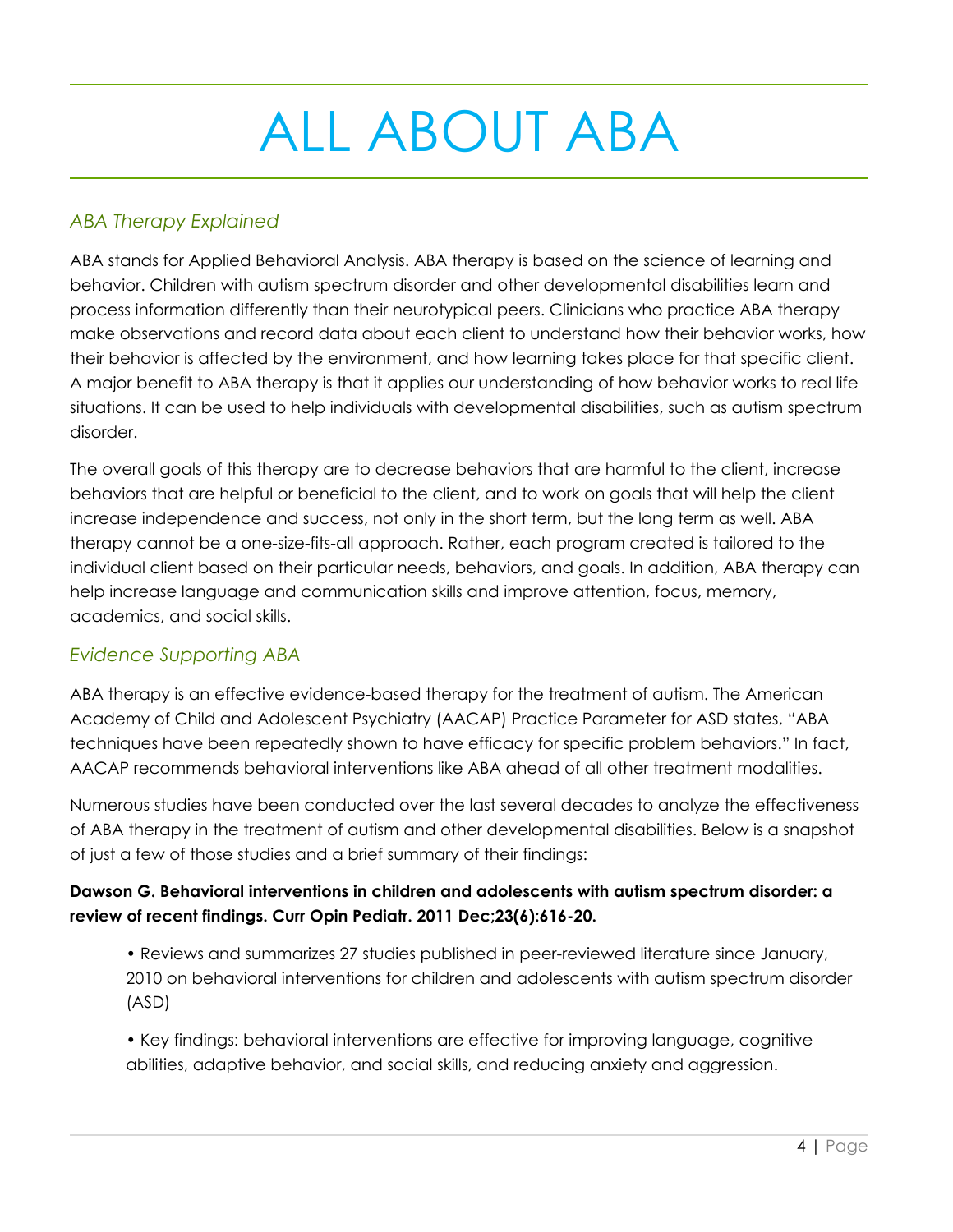#### **Maglione MA et al. Nonmedical Interventions for Children With ASD: Recommended Guidelines and Further Research Needs. Pediatrics. 2012 Nov;130 Suppl 2:S169-78.**

• Guidelines were developed by a Technical Expert Panel (TEP) based on a systematic overview of research findings

• "The TEP agreed that children with ASD should have access to at least 25 hours per week of comprehensive intervention to address social communication, language, play skills, and maladaptive behavior. They agreed that applied behavioral analysis … have shown efficacy."

### **Landa RJ, Kalb LG. Long-term Outcomes of Toddlers With Autism Spectrum Disorder Exposes to Short-term Intervention. Pediatrics. 2012 Nov;130 Suppl 2:S186-90.**

- Forty-eight patients with autism received a 6 month applied behavior analysis based intervention beginning at age 2
- Cognitive (IQ) and communication ability, as well as severity of autism symptoms, were assessed by using standardized measures
- Significant gains in IQ and Vineland Communication domain standard scores as well as a reduction in ASD severity were achieved

### **Applied Behavior Analysis Treatment of Autism Spectrum Disorder: Practice Guidelines for Healthcare Funders and Managers, Second Edition. Littleton, CO: Behavior Analyst Certification Board, Inc.; 2014.**

• Treatment should be based on the clinical needs of the individual and not constrained by age. Consistent ABA treatment should be provided as soon as possible after diagnosis. There is evidence that the earlier treatment begins, the greater the likelihood of positive long-term outcomes. Additionally, ABA is effective across the life span. Research has not established an age limit beyond which ABA is ineffective.

• Goals are prioritized based on their implications for the client's health and well-being, the impact on client, family, and community safety, and contribution to functional independence.

### **Foxx, RM. Applied Behavior Analysis Treatment of Autism: The State of the Art. Child Adolesc. Psychiatry Clin N Am. 2008 Oct;17(4):821-34.**

• The treatment of individuals with autism is associated with fad, controversial, unsupported, disproven, and unvalidated treatments. Eclecticism is not the best approach for treating and educating children and adolescents who have autism.

• Applied behavior analysis (ABA) uses methods derived from scientifically established principles of behavior and incorporates all the factors identified by the US National Research Council as characteristic of effective interventions in educational and treatment programs for children who have autism. ABA is a primary method of treating aberrant behavior in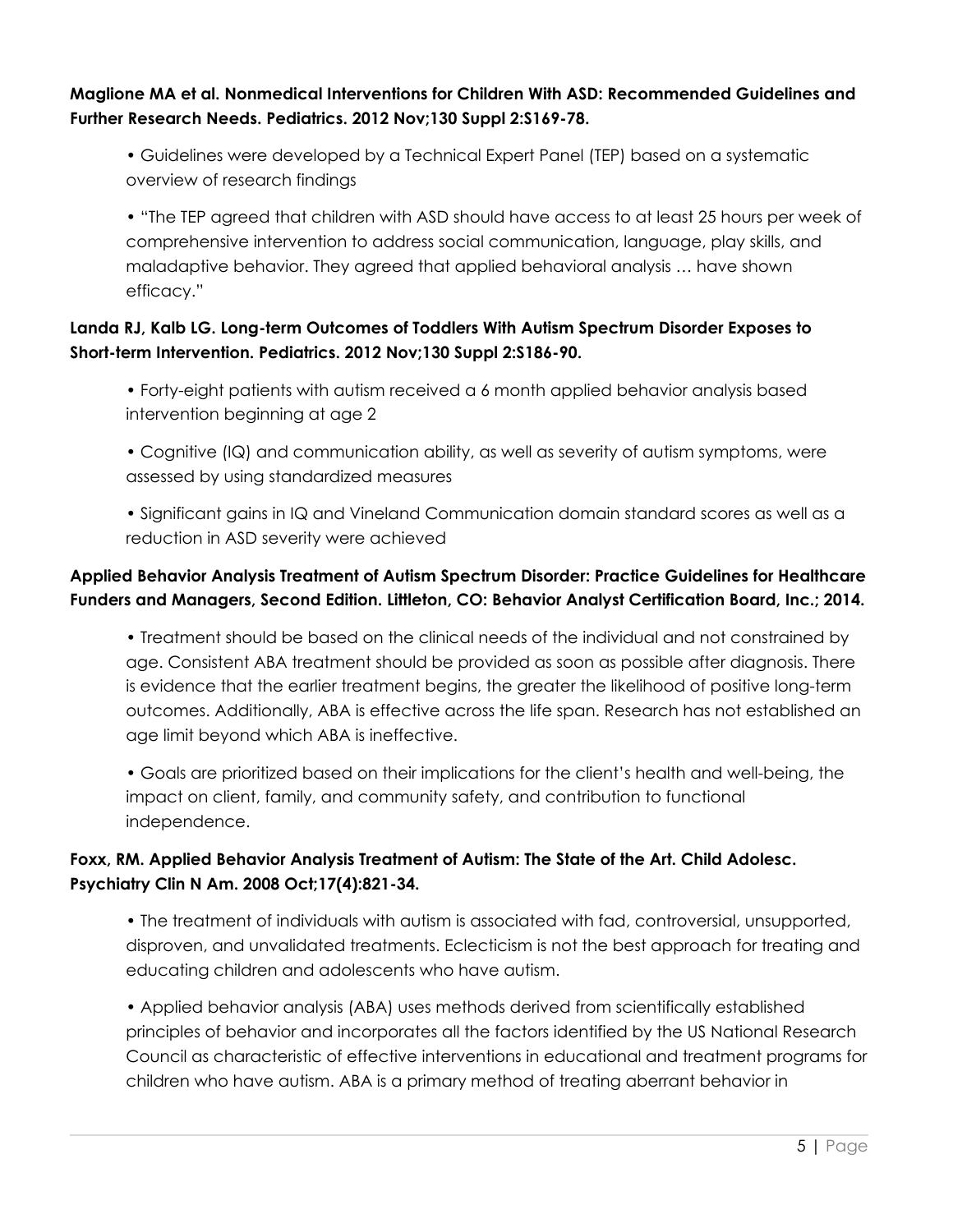individuals who have autism. The only interventions that have been shown to produce comprehensive, lasting results in autism have been based on the principles of ABA.

## <span id="page-5-0"></span>*What to Expect with ABA*

Applied Behavioral Analysis involves many different techniques for understanding and changing behavior. ABA is a very flexible treatment that can be adapted to fit the needs of each individual. ABA therapy can be conducted in one-on-one sessions or in group settings. It can also be provided in a number of different environments, including a home, a school, or out in the community. This flexibility gives ABA clinicians the tools to teach clients skills that will be useful in everyday life. During ABA therapy, you can expect the therapist to record data which will help them analyze success and better understand the client. Below are described just a few ABA techniques you will likely see:

#### *Antecedent – Behavior – Consequence (A-B-C's)*

This chain of events helps clinicians understand why behavior happens and how different consequences may encourage repetition of positive behavior or elimination of a behavior that is not desirable.

The **antecedent** is what occurs just before the target behavior. It could be verbal, like an instruction or a question. It could be physical like a toy, light, sound, or something else in the environment. Antecedents can come from another person, the environment, or even from within the client (internally, like feelings or thoughts).

The **behavior** is the response or lack of response to the antecedent. The behavior may be verbal, an action, or something else.

The **consequence** is what comes directly after the behavior. It could be positive reinforcement for a desired behavior, or no reaction for incorrect or inappropriate responses.

If you think about it, this process guides behavior in all people, even you! For instance, when you feel hungry (antecedent), you eat (behavior), and then you feel satisfied (consequence). You are then more likely to repeat that behavior again the next time you feel hungry because you'll remember that when you ate, you felt better!

With practice, the client can learn to eliminate behaviors that have caused problems for them and replace those with more helpful behaviors.

#### *Discreet Trial Training (DTT)*

Discreet Trial Training is a structured ABA technique that breaks concepts down into smaller parts and teaches them one by one. For instance, if a therapist is teaching shapes to a client, they could begin with shape identification. The therapist may start by showing the client a circle and saying, "Point to the circle." Then they might show the client a square and say, "Point to the square." Finally, they may show both shapes and ask the client to point to one or the other to correctly identify a circle or a square. Once that is mastered, the therapist would add other shapes in the mix, one by one. Once the client can identify all the shapes by pointing to the correct one when directed, the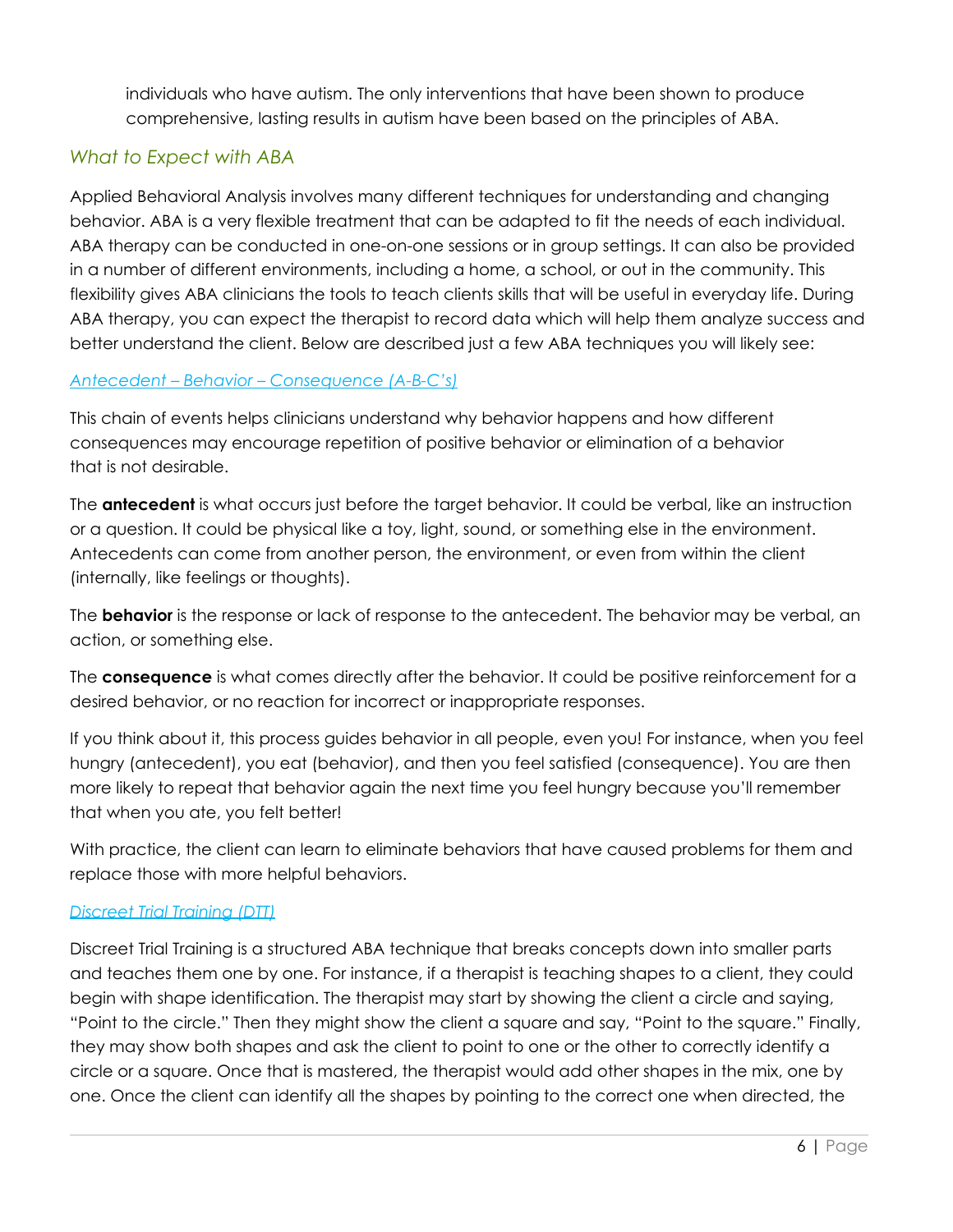therapist may then work on having the client learn to identify the shapes by saying their names. The process would start over again, starting with a small number of shapes and leading up to all the shapes.

The A-B-Cs described above would be employed in Discreet Trial Training. For instance, when the therapist says, "Point to the circle" (antecedent), and the child points to the circle (behavior), the therapist may give the child a small candy, toy, or reward token (consequence).

#### *Natural Environment Teaching (NET)*

Natural Environment Teaching refers to skills being taught or generalized to the client's natural environment. NET assures that ABA therapy isn't simply a set of drills to master, but rather building a skillset that can be utilized across a variety of situations. For instance, assume a client is taught to recognize and label farm animals based on pictures. Once that skill is mastered, the client can be expected to ask for the animals she wants by name while playing with a toy farm set, or even recognize and label animals if she visited a real farm. Assuring skills transfer to real life and play is an important aspect of ABA therapy.

### <span id="page-6-0"></span>*Clinicians*

Collaborative Care Behavioral Therapy hires and contracts therapists that will make up your therapy team. During ABA Therapy with CCBT, you can expect to work with three main types of clinicians: BCBAs, RBTs, and BTs.

#### *Board Certified Behavioral Analyst (BCBA)*

A Board Certified Behavior Analyst, or a BCBA, as defined by the Behavior Analyst Certification Board (BACB), is an individual who has received a doctoral or graduate degree, completed coursework in Behavior Analysis, has completed countless hours of supervised practical experience, and lastly, has passed the BCBA examination.

A BCBA spends his or her day working to maximize the client's potential, but you will not typically see your BCBA daily. Your BCBA will arrange regular times to see the client in person during sessions with a behavior technician (RBT). This time allows your BCBA face-to-face time with the client to make direct and objective treatment decisions based on observation and data. It is important for your BCBA to do this to keep up to date with the client's progress and make changes to the treatment plan when necessary.

During these in-person appointments, your BCBA will also supervise observe the RBT, provide constructive feedback, model programs and interventions, and answer questions. A well-trained RBT is quick, confident, and motivated. It is the BCBA's job to make sure that the RBT remains supported.

Your BCBA will also provide parent training. He or she works to help you and wants to ensure that we are providing a very thorough picture of your child's strengths and weaknesses and how you can help your child when not in therapy. We provide parent training/parent coaching, and work to help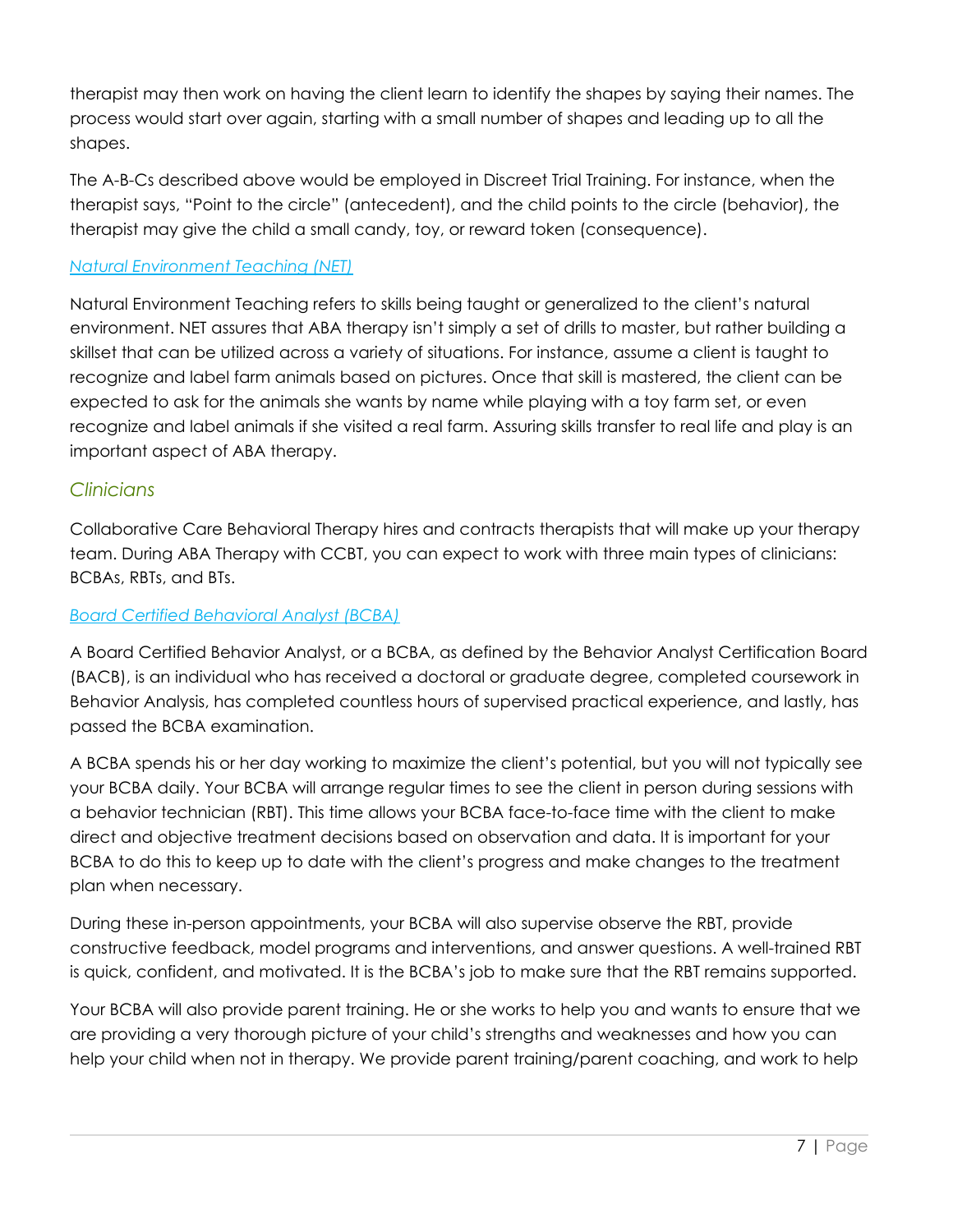you become and remain experts of your child's ABA program. At CCBT, we consider parents/guardians an important part of the therapy team.

How often you see your BCBA in person will vary depending on staffing and the client's individual treatment program. You will be made aware of how often you should expect these face-to-face times with your BCBA, but be assured that your BCBA is only an email or phone call away if you have questions or concerns. Although you may not see him or her daily, your BCBA is well-aware of what is going on with the client's treatment plan and is working daily to assure the programs are effective and being carried out efficiently by communicating with the RBTs on your team and other professionals involved in the client's care. He or she also has direct access to treatment notes and data.

## *Registered Behavior Technician (RBT) and Behavior Technician (BT))*

Registered Behavior Technicians, or RBTs, are registered with the BACB after having completed and passed rigorous training, a competency assessment, and examinations. After an RBT passes these requirements, he or she is under ongoing supervision and training to stay up to speed on the latest advances and changes in the field by their supervising BCBA.

Behavior Technicians, or BTs, fill all the same roles and responsibilities as RBTs. BTs are working toward their certification to become an RBT.

You can expect your RBTs and BTs to conduct most of the direct therapy sessions under the strict supervision of your supervising BCBA. While your RBTs and BTs do not prescribe or design the client's treatment plan, they have been trained to carry out the treatment plan exactly as prescribed by your BCBA.

Well-supported RBTs and BTs are such an important part of your therapy team. However, your RBTs and BTs cannot change or modify the client's treatment plan. Therefore, if you have concerns or questions about the treatment plan, reach out directly to your BCBA, as he or she is the only person qualified and able to make any changes or adequately explain the reasons behind all aspects of the treatment plan.

# THE PROCESS

<span id="page-7-0"></span>In this section of the handbook, we explain the process of how to become a CCBT client step-by-step. We know you are eager to begin therapy, and this may seem like a lengthy and complicated process. Be assured we are with you every step of the way, and we will do our best to get through the initial process as quickly and efficiently as possible.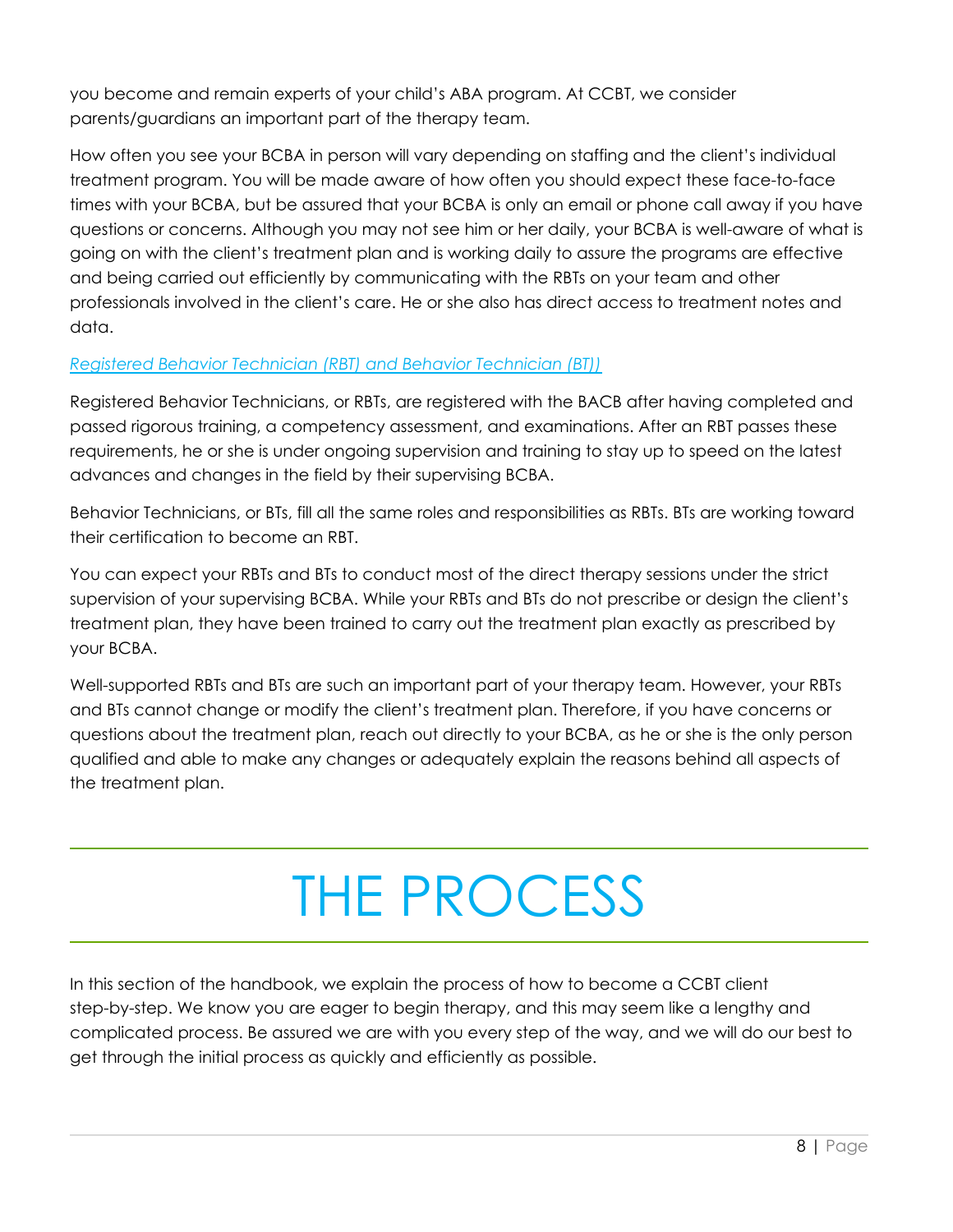# <span id="page-8-0"></span>*Step 1: Referral*

If you are being referred by a doctor or other professional, they will need to send us a referral using our form and supporting documentation. If your doctor does not have one of our referral forms, we can fax one directly to them.

If you have contacted us directly for services, that is considered "self-referral". When that is the case, you will be responsible to provide all the documentation needed to begin services which is listed on the client intake form.

Some insurances require a referral from a doctor or other professional to cover or pay for ABA therapy. If you are unsure whether your insurance requires a referral and you haven't already had one sent to us, you should call your insurance company as soon as possible to avoid delaying the start of services.

## <span id="page-8-1"></span>*Step 2: Intake*

Once we have availability to begin services, we will contact you. If you decide to proceed with services at that time, we will set up an intake meeting and send you an intake packet. The packet may be sent via USPS mail or e-mail. Your intake packet will include:

- **● Documents you keep for your records:**
	- o Client and Family Handbook
	- o Notice of Privacy Practice and Confidentiality
	- o Contact Information for your CCBT Team
	- o Understanding Your Insurance
- **● Documents that need filled out, signed, and returned to CCBT before we can start services:**
	- o Client Intake Form
	- o Acknowledgement of Receipt of Notice of Privacy Practice & Confidentiality
	- o Consent to ABA Therapy and Agreement to Handbook Policies
	- o Agreement to Utilize Insurance/3rd Party Payor and Financial Responsibility Policies
	- o Release of Information (to fill out for any professionals, including the school if you want us to contact them) – a release of information form MUST be signed for the client/child's PCP (primary care physician) either authorizing or declining contact between CCBT and the PCP. If we are authorized to communicate with the PCP, we will send out a letter of introduction letting your PCP know that we are working with the client/child so that they can reach out to us for any questions.

We ask that you make every effort to read over these documents and have them all filled out and signed before your intake meeting if possible. However, if you are stumped by anything at all, the BCBA who conducts your intake meeting will be happy to assist you.

The intake meeting is a time for the BCBA to meet the family and the client and review the client's medical, psychological, and behavior history. This meeting is conducted in an interview style so that the BCBA can gather all the needed information for the initial assessment.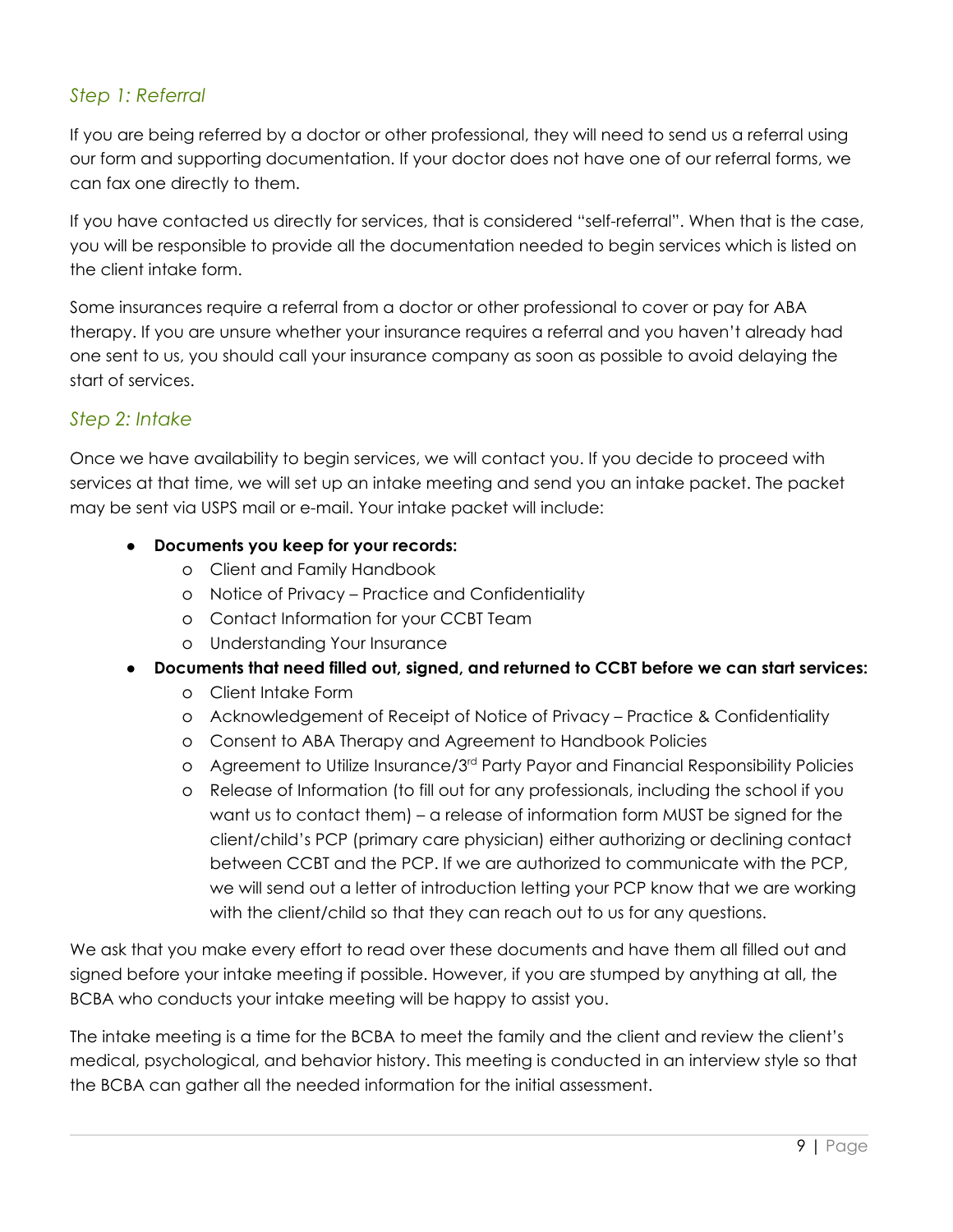If the client has insurance or a  $3<sup>rd</sup>$  party payor, information will be gathered at the intake meeting to submit for a prior authorization to conduct the initial assessment.

# <span id="page-9-0"></span>*Step 3: Initial Assessment*

After the intake meeting (and after prior authorization has been granted by insurance, if applicable) an initial assessment will be scheduled with a BCBA. There may also be occasions in which the intake (step 2) and initial assessment (step 3) happen the same day. This depends on staff availability and if you have insurance, which insurance carrier you have and what they require.

Depending on the needs of the client, the BCBA will either begin with a skills assessment or a functional behavior assessment (FBA). There are a variety of assessments that can be used, and it will be up to the BCBA to decide which ones will best uncover information about the client and the function of his or her behavior.

The initial assessment can also include observations to establish a baseline and collect data on specific behaviors. These observations may be scheduled at home, in the community, or at school depending on the client's specific situation.

# <span id="page-9-1"></span>*Step 4: Program and Treatment Planning*

The BCBA will develop specific goals for your child based on the initial assessment, usually within 2-3 weeks. This is called a treatment plan. If the client is covered by insurance or  $3<sup>rd</sup>$  party payor, the treatment plan will be submitted along with a request for a set number of hours of therapy each week. Once we hear back from the insurance, we will let you know the outcome – whether ABA therapy was approved and how many hours per week the insurance has authorized.

After the treatment plan has been made and authorized by insurance (when applicable), the BCBA will review the plan with the therapy team (family, CCBT team, and any other providers). We encourage you to give input and ask questions during this time so that you can be an expert in the plan we will be implementing.

# <span id="page-9-2"></span>*Step 5: Therapy Sessions Begin*

Now that the initial process is done, therapy sessions can begin! We will contact you to work out a weekly schedule and establish a start date. Depending on how many hours of therapy need to be scheduled, multiple RBTs and BTs may be assigned to the client. Each team member will be thoroughly trained to implement the client's goals and treatment plan and will be supervised by the BCBA overseeing the client's care.

Parent training is required and necessary. Parents are expected to participate in parent training meetings, sometimes multiple times per month. These trainings will equip you to continue implementing aspects of the client's treatment plan even when we are not there.

Goals and discharge criteria will be discussed and reviewed on a regular basis. How often depends on the needs of the client. It is critical that the family be an active part of this process. If at any time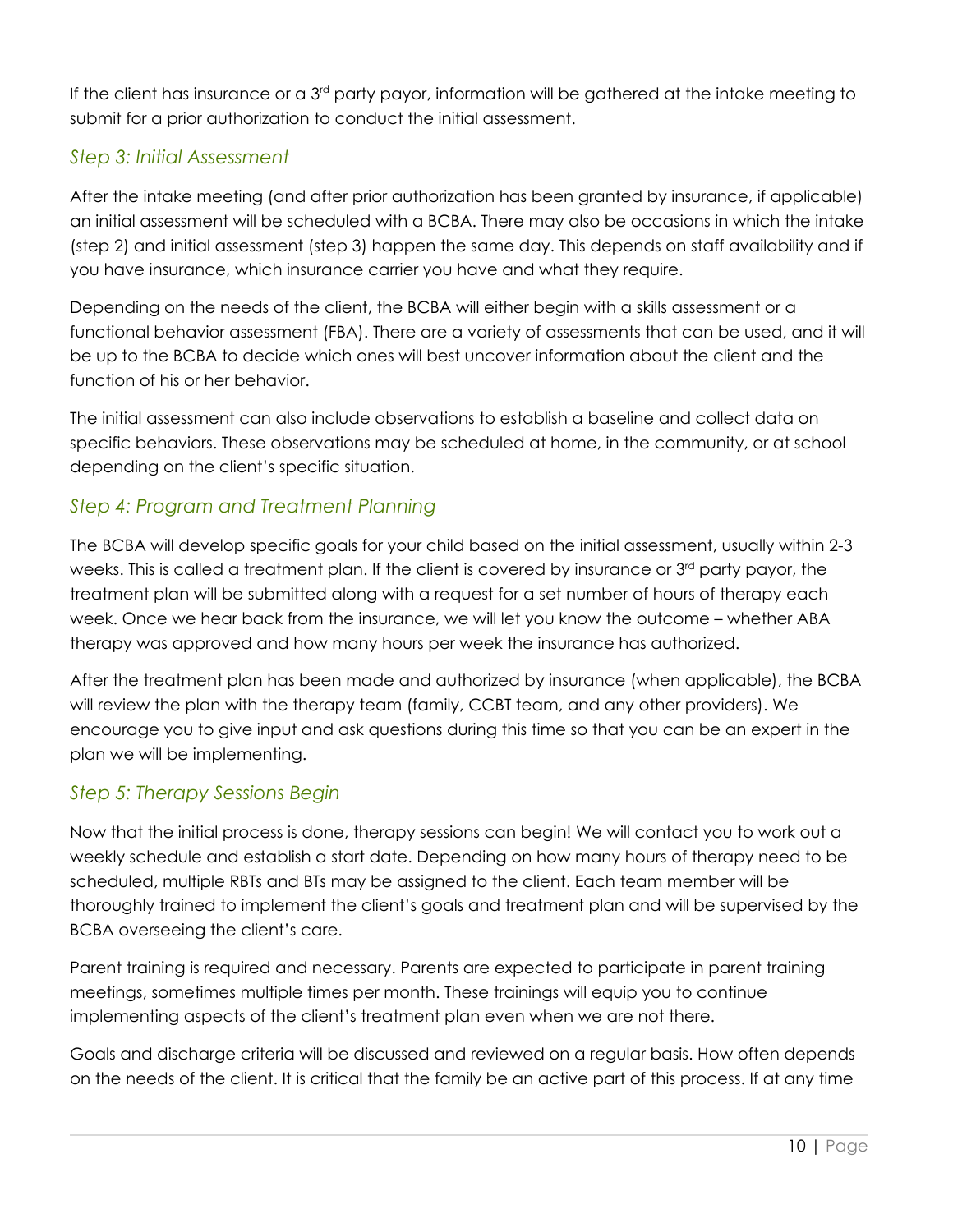you want to review the treatment plan with your BCBA, please contact them. We want to collaborate with you, and we know you know your child or family member better than anyone.

# <span id="page-10-0"></span>IN-HOME ABA POLICIES

In this section, we will discuss policies we have put into place for the benefit of the client, his or her family, and CCBT's staff and contracted employees. It is our desire to have a good-working, professional relationship with you, so it is important and required that you read, understand, and adhere to these policies. As you read over this section of the handbook, be sure to note any questions you have and ask your supervising BCBA so that you have a full understanding of these policies.

Likewise, it is important that CCBT staff and contracted employees adhere to these policies. If you ever witness CCBT staff or contracted employees violating any of these policies, notify your supervising BCBA immediately. If the person violating these policies is the supervising BCBA, notify the owner, Brittany McDonald. Contact information for both of these people will be given to you during your intake meeting.

#### <span id="page-10-1"></span>*Safety and Health Precautions*

- During ABA sessions, all persons on the property **must refrain from**:
	- o Smoking in the home.
	- o Taking or possessing illegal drugs.
	- o Consuming any substance that could impair judgement, such as drinking alcohol in excess.
	- o Any behavior that could be perceived as threatening or intimidating.
	- o Any behavior that could be perceived as flirtatious, inappropriate, or sexual harassment.
	- o Any action or behavior that has the likelihood of causing injury.
- During ABA sessions, parents/guardians on the property are expected to:
	- o Take reasonable measures to keep the property safe and sanitary.
	- o Be on the property and available for emergencies or issues at all times.
	- o Properly restrain pets if they become a major distraction or safety issue.
	- o Resolve issues with client's siblings or other people in the home if the RBT, BT, or BCBA informs you that they have become a major distraction or safety issue.
		- \*\*Please understand, we are happy to incorporate siblings in the client's therapy when beneficial and appropriate, and we do not desire to make them feel left out. Sometimes certain parts of the treatment program are even helped by sibling participation! However, there will also be times that we need to work with the client one on one or that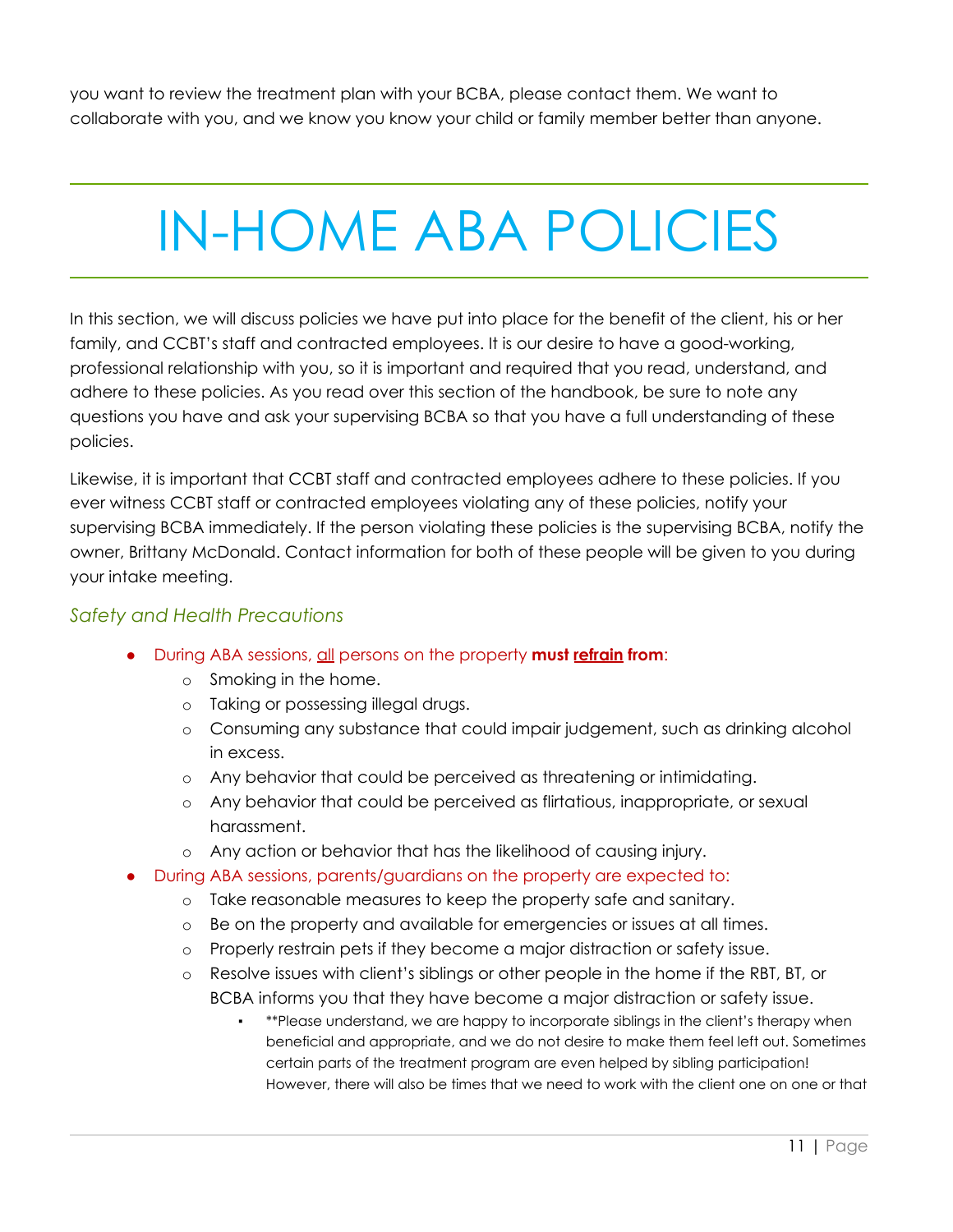a sibling may be a distraction for the client, even if that sibling is not misbehaving. During these times, we require the parent or guardian's cooperation in resolving the situation.

- o Work with CCBT team on solutions if any safety concern in the home or on the property arises during a session.
- o Keep firearms on the property secure and out of view.
- o Cancel sessions if anyone in the home presents with any of the following symptoms:
	- Fever within the prior 24 hours without fever-reducing medications
	- Colored drainage from the eyes, nose, or throat
	- **•** Persistent cough
	- Vomiting and/or diarrhea in the prior 24 hours
- o Cancel sessions if anyone in the home is diagnosed with **or suspected to have** ANY contagious illness, including (but not limited to):
	- COVID-19
	- Influenza
	- **•** Stomach Flu
	- Pink Eye
	- Head Lice
	- Strep Throat
- o Immediately inform CCBT team members that are conducting sessions if someone in your home suddenly becomes ill or there is a sudden emergency or danger that arises (for instance, a tornado warning is issued for your area).
- During ABA sessions, CCBT staff and contracted employees are expected to:
	- o Immediately inform the parent or guardian if he or she becomes ill.
	- o Cancel sessions if he or she presents with any of the following symptoms:
		- **•** Fever within the prior 24 hours without fever-reducing medications
		- Colored drainage from the eyes, nose, or throat
		- Persistent cough
		- Vomiting and/or diarrhea in the prior 24 hours
	- o Cancel sessions if he or she is diagnosed with **or suspected to have** ANY contagious illness, including (but not limited to):
		- COVID-19
		- $Influenza$
		- Stomach Flu
		- Pink Eye
		- **Head Lice**
		- Strep Throat
	- o Immediately inform the parent or guardian on the property if the client becomes or appears ill.
	- o Immediately contact 911 if a life-threatening emergency arises with the client out of the parent/guardian's immediate view and follow all instructions given by the 911 operator. CCBT staff or contracted employee will make every effort to alert the parent or guardian as soon as possible. Once the parent is aware and present, the parent will take over care for the client.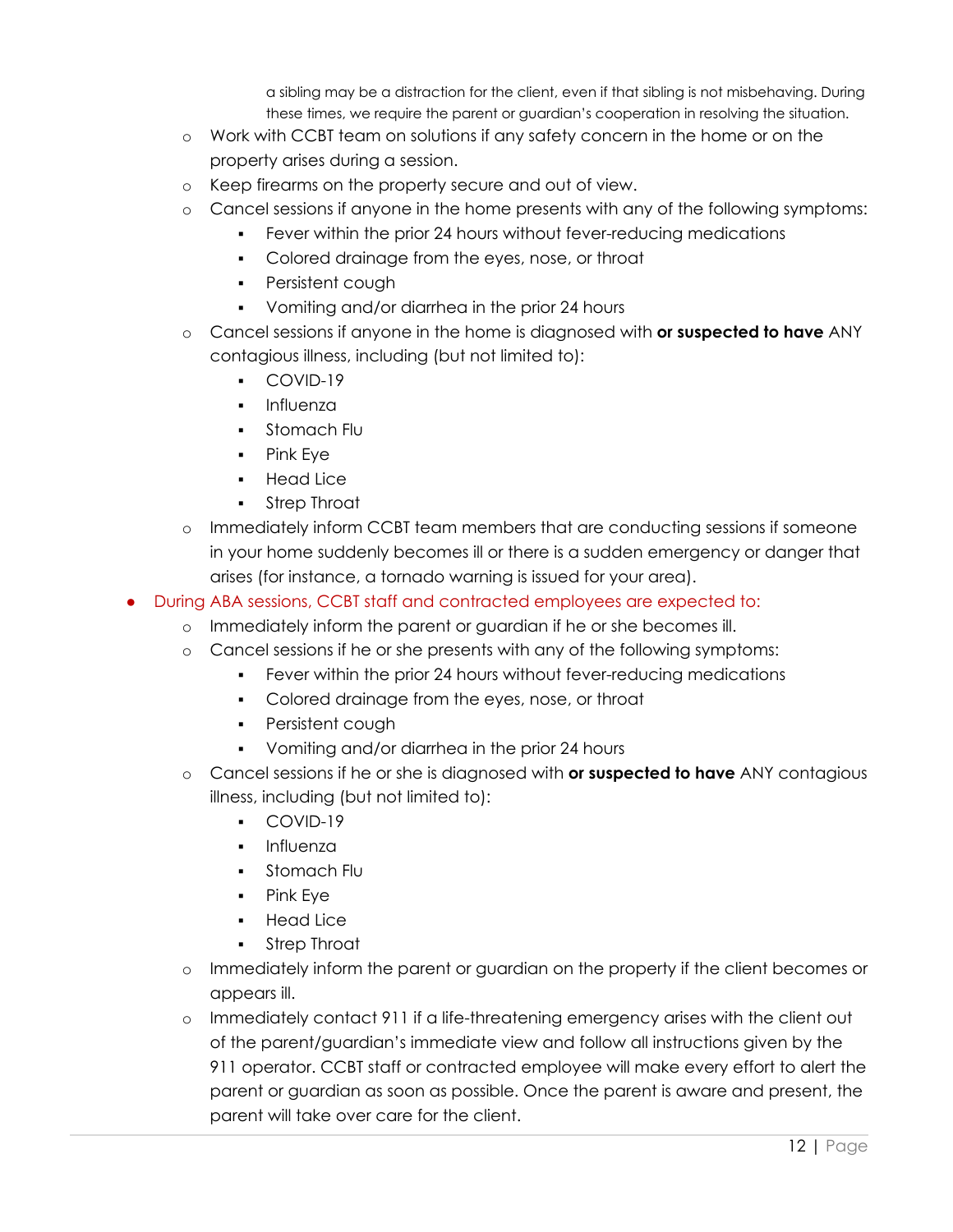- o Pick up and put away all items used during therapy before leaving the home at the end of the session. All areas used during therapy should look just as they did when the CCBT staff member or contracted employee arrived.
- o Respect the wishes of the family with regard to masks and PPE (Personal Protective Equipment).
- o Report any suspected child abuse, endangerment, or neglect to the appropriate agencies (as mandated by law). CCBT team members are mandated reporters.
- During ABA sessions, CCBT staff and contracted employees are NOT liable or responsible for:
	- o Emergencies involving anyone in the home (except for the client ONLY if the parent is not in the vicinity of the emergency).
	- o Housekeeping beyond making sure areas used for therapy look as they did when CCBT staff or contracted employee arrived.
	- o The safety or discipline of other children in the home. Parents and guardians must understand that CCBT staff and contracted employees are not babysitters.
	- o Any unknown illness brought into the home by CCBT staff or contracted employees if they had no known symptoms or exposure to the illness before arriving to sessions.
- During ABA sessions, CCBT staff and contracted employees **must refrain from**:
	- o Helping anyone, including the client, with toileting (except when the CCBT team is working on a toilet-training program).
	- o Changing diapers of anyone, including the client. If the client is not toilet-trained, it is the parent or guardian's responsibility to check the diaper on a regular basis and change the diaper when it is needed.
	- o Being alone with the client in a concealed or hidden way that could give the impression that the goal is inappropriate privacy. This could include, but is not limited to, being in a bedroom or bathroom with the door closed, sitting on the bed under covers, playing "tent" and staying out of sight of everyone else, etc.
	- o Any action that makes the client or family uncomfortable. For instance, tickling might be a great reinforcement for one young child but may be inappropriate or uncomfortable for another. Another example might be if the staff member had planned to do a Christmas craft with the client, but the family doesn't celebrate Christmas.

# <span id="page-12-0"></span>*Comprehensive Disaster and Continuation of Services Plan*

In the event that a disaster would strike your home and we were unable to perform services in your home during the duration of that disaster, CCBT would be flexible and work with you and your insurance to secure another acceptable location, such as a relative's home or a community facility.

If a local natural disaster affects the CCBT base office, services will be suspended until such time that the office can resume normal operations. When this is the case, you will be contacted by your preferred contact method. We will continue to contact you periodically to keep you informed of what is going on during the recovery period.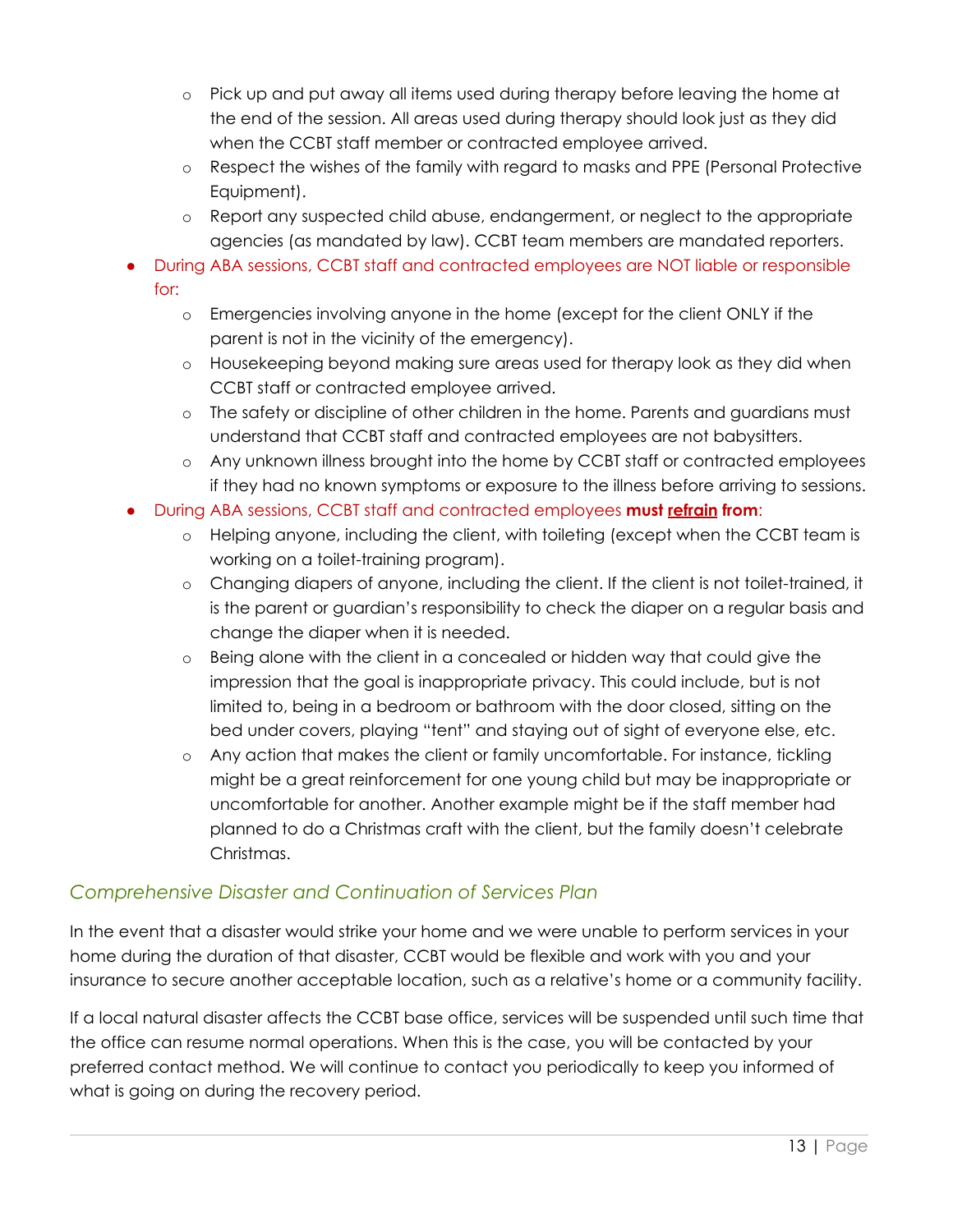If a local natural disaster affects one or more CCBT staff members personally and they must miss sessions, we will attempt to have other team members cover the sessions. However, if no team members are available, services will be suspended or reduced for affected clients. You will be contacted by your preferred contact method and kept up to date on what is going on. Services will resume when:

- the staff members affected by the local natural disaster are ready to return to work; or
- CCBT has enough staff to cover affected staff members' sessions.

#### <span id="page-13-0"></span>*Toilet-Training Program*

- If the client is not toilet-trained, the supervising BCBA may discuss toilet training with the parents or guardians. The toilet-training method used by CCBT will be explained, and parents or guardians can decide if they would like the client toilet-trained by CCBT staff. The following policies will be implemented if the parents or guardians request toilet-training by CCBT:
	- o All materials needed for toilet-training will be explained before the process is started. Parents or guardians are responsible to supply all needed materials before the toilet-training start date.
	- o A start date will be set. Toilet-training is typically a three-day process. As much as staffing allows, CCBT will assign team members to be in your home during the client's typical awake hours during those three days. If there is not enough staff to be on duty for all those hours, parents will be trained on what to do during the hours that CCBT cannot be there.
	- o Parents or guardians must understand that their full cooperation is necessary for toilet-training to be successful.
	- o When CCBT staff and contracted employees are in the bathroom with the client, the door shall always remain open.
	- o Wiping procedures during toilet-training will be discussed with the parents or guardians, and CCBT team members will be directed to do whatever the client, parents/guardians, and staff is comfortable with.
- If parents or guardians would like to complete toilet-training themselves, CCBT can offer parent training on the three-day method we employ.

### <span id="page-13-1"></span>*Parent/Guardian Presence and Participation*

- At least one parent or guardian is required to be on the property AT ALL TIMES during ABA sessions. CCBT staff and contracted employees cannot conduct sessions if this requirement is not met.
- Parents or guardians are expected and required to attend parent training or parent meetings with CCBT team members when necessary, sometimes several times per month.
- Parents or guardians are expected to do their best implementing strategies discussed during parent trainings or meetings when CCBT team is not present. We do not expect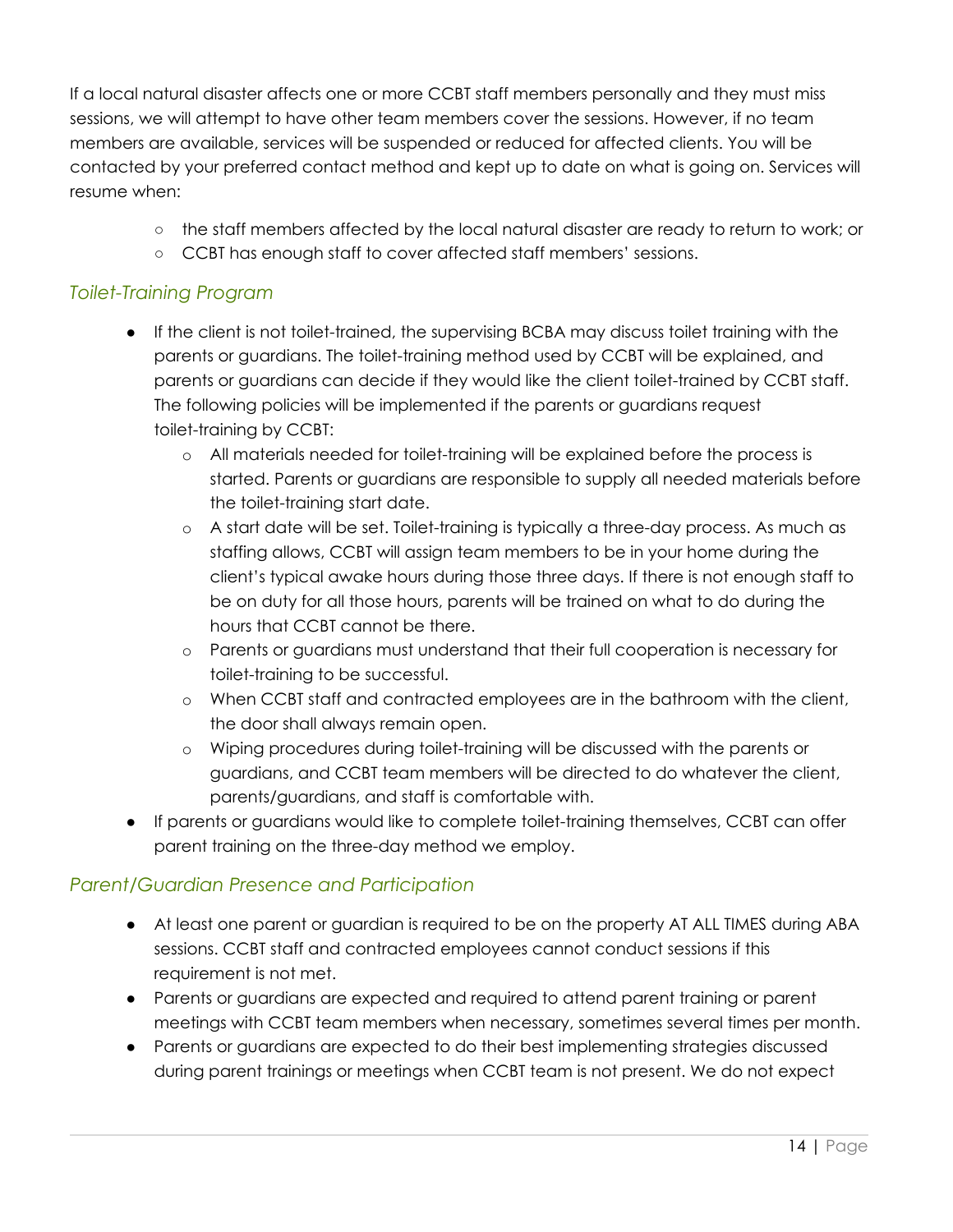perfection, but if the family does not collaborate in this way, it will cause overall treatment to be unsuccessful.

- Parents or guardians are welcome to sit in during sessions if they wish. If they prefer not to sit in on sessions, that is completely fine too. As long as a parent or guardian stays on the property and available if needed, they are welcome to go about their day during ABA sessions.
- During ABA sessions, it is important to allow the therapist to maintain instructional control for the session to be effective. Whether sitting in the session or going about their day, parents are asked to support the therapist. That might mean ignoring problem behaviors from the client or stepping in only when the therapist asks them to do so. If parents find this to be too difficult or uncomfortable, they should reach out to their supervising BCBA.

# <span id="page-14-0"></span>*Information and Documentation that Must Be Disclosed to CCBT*

- The following information must be disclosed to CCBT along with documentation when applicable:
	- o Any prior assessments or evaluations related to ABA Therapy, diagnosis documents, or any relevant psychological or social conditions affecting the psychiatric and medical status.
	- o Any maladaptive behaviors exhibited by the client.
	- o Any additional therapies the client is receiving besides ABA, including but not limited to speech, OT, or PT.
	- o Any known allergies or medications the client is taking.
	- o Current known medical conditions of the client in addition to the primary diagnosis.
	- o Any applicable medical history, including significant illnesses.
	- **o \*Any known illegal drug use by the client or immediate family members.**
	- **o \*Any documentation of past criminal activity by the client or family members that will be present during therapy, including, but not limited to crimes involving violence, theft, assault, or any crime of a sexual nature.**
	- o **\*If any person living in the home is a registered sex offender.**

*\*This information is not required because we intend to pry or judge any current or former situations. Because staff members work in your home, your home is a workplace. As such, we must ask these questions so that we can assess possible safety concerns in their workplace. We subject each of our staff members to yearly background checks for the same reason - so that* we can, to the extent possible, make sure that having our staff in your home does not pose a *foreseeable added risk to your family. Please understand that we have the right to refuse home-based services if we perceive that the safety concern is too great. If that is the case, we will offer community or center based services if at all possible.*

### <span id="page-14-1"></span>*Materials for Therapy*

● CCBT will provide some teaching or reinforcing materials to use during sessions. All CCBT materials will be labeled and should not be left in the home unless approved by supervising BCBA.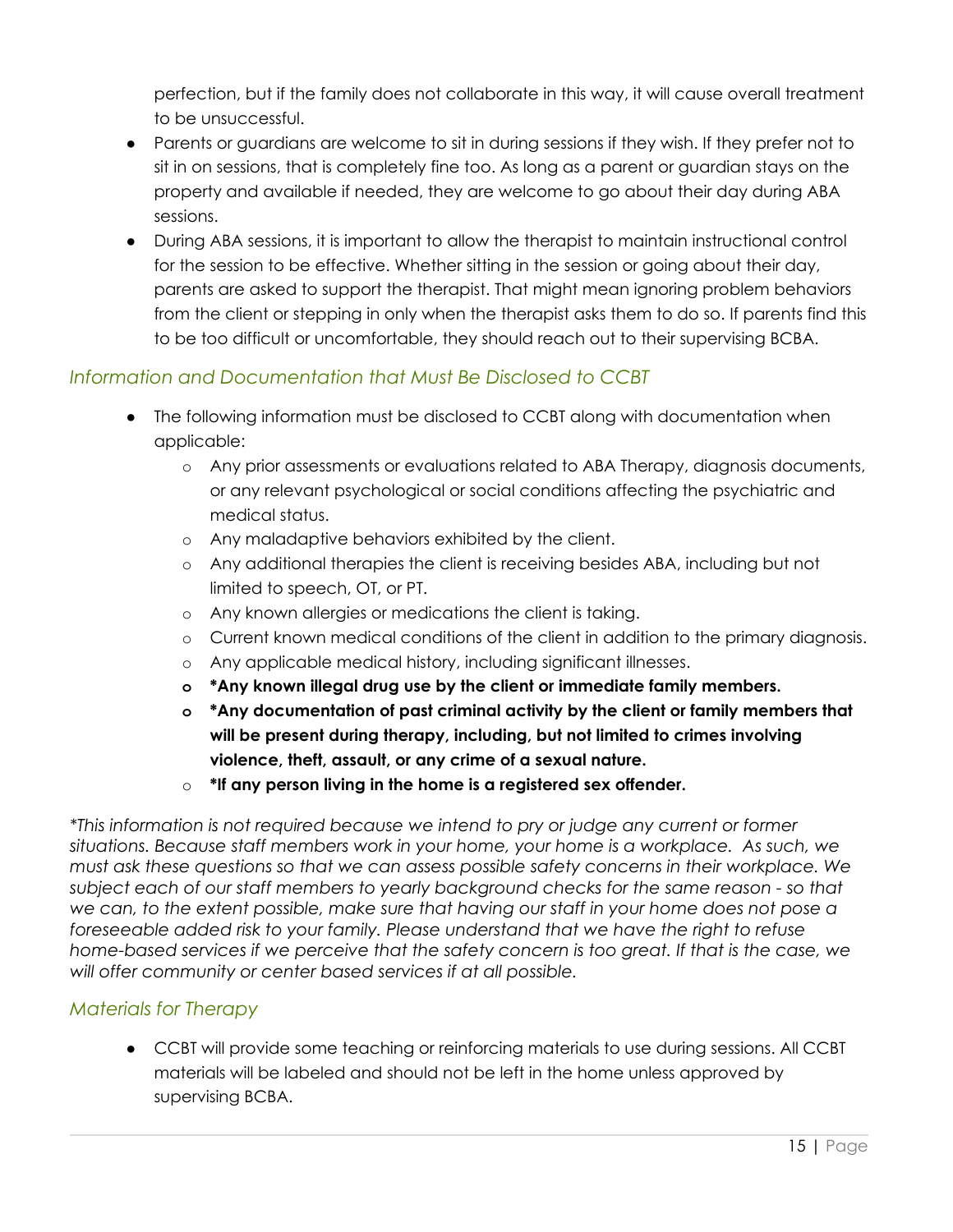- If teaching or reinforcing materials are one-time use only, edibles, or something that CCBT cannot provide, parents or guardians are responsible for providing those materials.
	- o \*\*Due to possible food allergies or sensitivities, parents are required to provide all edible materials to be used for either teaching or reinforcing.
- Materials provided by parents or quardians are not to be removed from the home by any CCBT staff or contracted employee (unless therapy is going to be conducted out in the community and those materials will be needed. In that case, materials are to be returned to the home or to the parents immediately after the session.)
- Examples of teaching materials could be curriculum, books, blocks, games, picture cards, food, lacing cards, dry erase board and markers, etc.
- Examples of reinforcing materials could be toys, games, token boards, sticker charts, etc.

## <span id="page-15-0"></span>*Cancellation*

We ask that parents and guardians make session times a priority, but we understand that life happens. As such, please follow the cancellation policies listed below:

- If an illness or other issue arises and you must cancel session, please notify the office as soon as possible. **\*\*Failure to give 24 hours notice will result in a \$15 office fee that will be billed directly to the family. Insurance will not cover this charge. In the case of sudden illness, this fee can be avoided if the session can be rescheduled in that same week.** This policy is in place because without 24 hours notice of cancellation, CCBT must still partially pay team members for the missed session. The only way to avoid this is to reschedule the canceled session.
- If you are planning a vacation, please notify the office at least two weeks in advance if possible so that we can schedule staff appropriately.
- If session cancellation becomes consistent (except in the case of illness) a change in the weekly schedule should be considered to avoid conflicts between ABA therapy and the issue(s) causing the cancellations.
- If 80% of sessions continue to be canceled in a month's time, it will be grounds for discontinuation of services.
- If a CCBT team member arrives for session and a parent/guardian or client is not available or present for session, the CCBT team member is permitted to leave after waiting for 15 minutes after the session was scheduled to start. This will be considered a "no call/no show".
	- o CCBT reserves the right to bill for a no call/no show (See fee schedule for rates). Insurance will not cover this charge so it will be charged directly to the family.
	- o If a family accrues 3 no call/no show incidents in a 12 month period, services may be discontinued.

There will also be times that CCBT staff or contracted employees must cancel session.

• In cases of inclement weather, discretion is given to CCBT team members as to whether they feel it is safe to travel to sessions. If they do not feel that it is safe to drive, they are permitted to cancel sessions.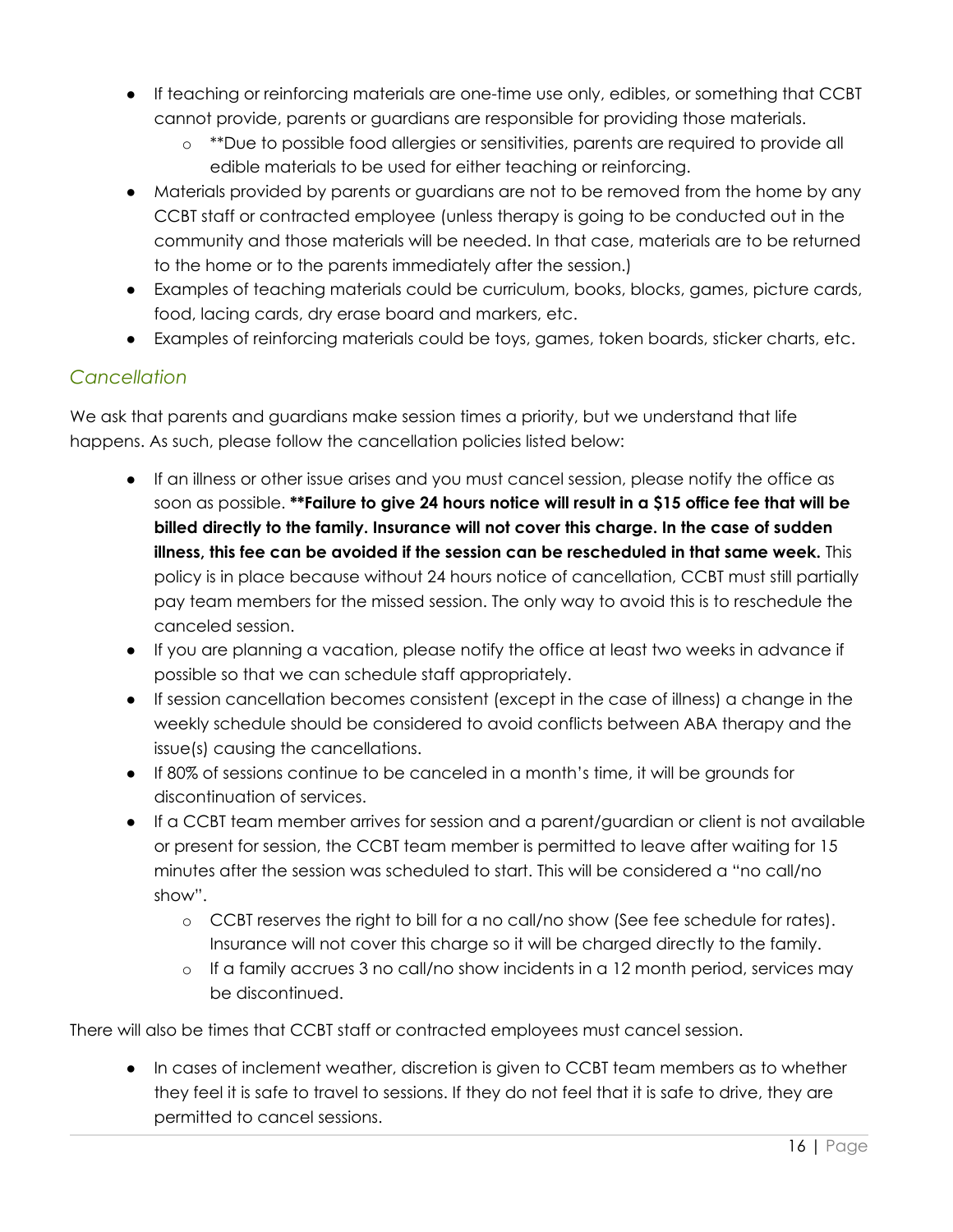- If CCBT team members are ill or exposed to a known contagious illness, they must cancel sessions.
- In the case where a session is canceled by CCBT team members, the office will contact the parent or guardian as soon as possible.
- If the scheduled CCBT team member has canceled, CCBT will do their best to send a different team member for that scheduled session or reschedule the session at a convenient time for the family.

## <span id="page-16-0"></span>*Handling Concerns, Ethical Violations, and Conflict Resolution*

- All concerns about the client's program or particular CCBT team members should be directed first to the supervising BCBA.
- If the supervising BCBA fails to resolve the issue or the issue is with the supervising BCBA, then the parents or guardians should contact the owner, Brittany McDonald.
- To report ethical violations committed by a BCBA, families can contact the BACB using their online form at www.bacb.com.

### <span id="page-16-1"></span>*Kindness*

- Family members and CCBT team members are expected and required to remain kind and professional toward one another.
- Lewdness, disrespect, belittling, profanity directed toward either party will not be tolerated and could result in immediate discontinuation of services (if the behavior was from the family) or removal from the therapy team (if the behavior was from the CCBT team member).

# <span id="page-16-2"></span>*Medication*

● CCBT staff or contracted employees are not permitted to administer any type of medication to the client at any time for any reason (with the RARE exception that the staff member is directed to by a 911 operator while the parent is unavailable during a life-threatening emergency). All medications must be administered by the parent or guardian.

# <span id="page-16-3"></span>*Dual Relationships*

- Per BACB Ethical Guidelines, a professional relationship between CCBT staff and clients and their families is to always be maintained. Outside of therapy sessions, there is to be no personal connection or dual relationship. As such, the following policies must be followed:
	- o CCBT staff cannot accept or give gifts to clients or their families.
	- o CCBT staff cannot befriend clients or their families outside of therapy sessions or on social media.
	- o Romantic relationships between clients or their family and CCBT staff is strictly prohibited.
	- o If a client and/or their family should see CCBT staff out in the community, the staff member cannot approach or acknowledge the client or family. The client or family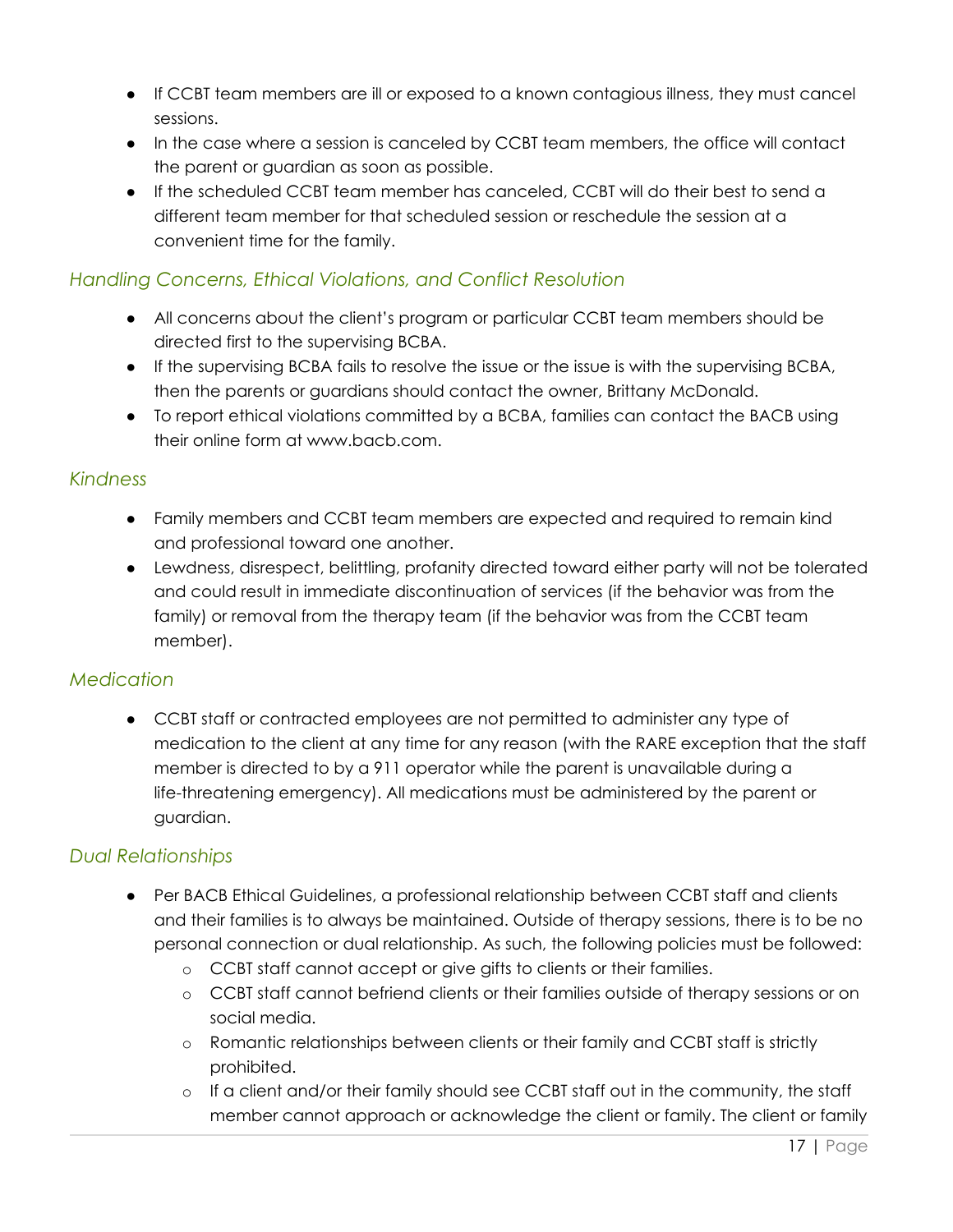is permitted to approach the CCBT staff member, and only then can the CCBT staff member acknowledge the family. This is not to be rude (and certainly NOT because the CCBT staff member does not want to talk), but to maintain confidentiality for the client.

o CCBT staff and contracted employees are not permitted to accept food or beverages while in the home for sessions.

# <span id="page-17-0"></span>*Use of Photos and Videos*

- Sometimes it may be recommended by staff at CCBT that video or audio recording during sessions could be beneficial for therapy. If this is recommended:
	- o Parents or guardians have a right to refuse this recommendation if this makes them uncomfortable.
	- o If parents or guardians agree to video or audio recording, the recording will only be used for the client's ABA program. This could include staff training, program development, or further evaluation.
	- o Audio or video recordings during sessions cannot be used outside of the client's ABA program unless written permission is obtained from the parent or guardian.
- If parents or guardians would like to record a session or parts of a session with audio and/or video, they are permitted to. As a courtesy, please advise the therapist present that a recording is taking place.

#### <span id="page-17-1"></span>*Non-Discrimination*

● CCBT will never deny or discontinue services based on race, religion, ethnicity, sexual orientation, gender identity, or political affiliations.

### <span id="page-17-2"></span>*Discontinuation of Services*

- Discontinuation of services may be recommended for various reasons, including but not limited to:
	- o The client progresses to the point where he or she is indistinguishable from his or her peers and no longer will have a clear benefit from ABA services.
	- o Change or loss of funding source.
	- o Client lacks an appropriate location or resources to continue services.
	- o Client needs additional support that is out of the provider's scope of practice.
	- o Provider lacks resources or staff to provide appropriate services.
	- o Mistreatment of staff members by the client's family.
	- o Lack of cooperation or support from the client's parents or guardians.
- If CCBT decides to discontinue services, appropriate referrals to other service providers that offer similar services will be provided if available.
- A parent or guardian also has the right to discontinue or refuse treatment offered to the client at any time. If this happens, a parent or guardian may:
	- o Request a list of other professionals or agencies that provide comparable services for referral purposes.